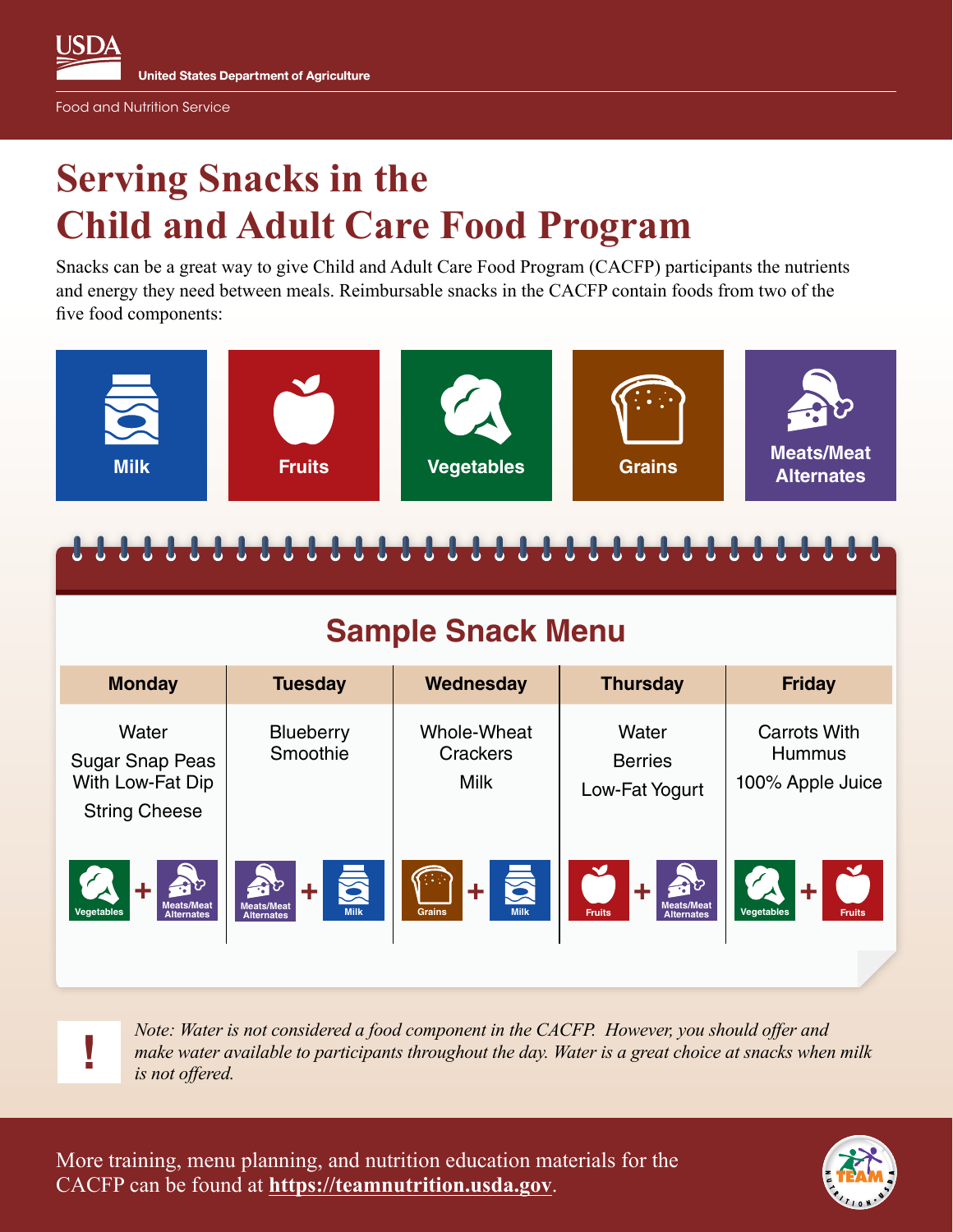#### **Minimum Serving Sizes at Snack**

Choose **two** different food components for a reimbursable snack. See below for minimum serving sizes for each food component at snack. You can serve more than the amount listed.

| <b>Minimum Serving Sizes at Snack</b>  |                                 |                                    |                   |                                                                                                                                                                                                                                                                                                                                                                                                                                                                           |  |  |
|----------------------------------------|---------------------------------|------------------------------------|-------------------|---------------------------------------------------------------------------------------------------------------------------------------------------------------------------------------------------------------------------------------------------------------------------------------------------------------------------------------------------------------------------------------------------------------------------------------------------------------------------|--|--|
| <b>Food</b><br><b>Component</b>        | <b>Age Group</b>                |                                    |                   |                                                                                                                                                                                                                                                                                                                                                                                                                                                                           |  |  |
|                                        | Ages 1-2 years<br>and 3-5 years | Ages 6-12 years<br>and 13-18 years | <b>Adults</b>     | <b>Keep in Mind</b>                                                                                                                                                                                                                                                                                                                                                                                                                                                       |  |  |
|                                        | Serve at least                  |                                    |                   |                                                                                                                                                                                                                                                                                                                                                                                                                                                                           |  |  |
| <b>SOLUTION</b>                        | $\frac{1}{2}$ cup               | 1 cup                              | 1 cup             | See "Serving Milk in the CACFP"<br>at https://teamnutrition.usda.gov<br>for more information.                                                                                                                                                                                                                                                                                                                                                                             |  |  |
| <b>Vegetables</b>                      | $\frac{1}{2}$ cup               | 3/4 cup                            | $\frac{1}{2}$ cup | Raw leafy vegetables credit for half<br>of the amount served.<br>For example, 1 cup of raw spinach<br>credits as a 1/2 cup of vegetables.                                                                                                                                                                                                                                                                                                                                 |  |  |
| <b>Fruits</b>                          | $\frac{1}{2}$ cup               | $\frac{3}{4}$ cup                  | $\frac{1}{2}$ cup | Dried fruit credits for double the<br>amount served.<br>For example, $\frac{1}{4}$ cup of raisins<br>credit as a $\frac{1}{2}$ cup of fruit.                                                                                                                                                                                                                                                                                                                              |  |  |
| <b>Meats/Meat</b><br><b>Alternates</b> | $\frac{1}{2}$ oz eq             | 1 oz eq                            | 1 oz eq           | Nuts and seeds may be used<br>to meet the full meats/meat<br>alternates requirement at snack.                                                                                                                                                                                                                                                                                                                                                                             |  |  |
| <b>Grains</b>                          | $\frac{1}{2}$ oz eq             | 1 oz eq                            | 1 $oz$ eq         | Grain-based desserts, such as<br>cereal bars, granola bars, and<br>toaster pastries, cannot count<br>toward a reimbursable meal or snack<br>in the CACFP. See "Grain-Based<br>Desserts in the CACFP" at<br>https://teamnutrition.usda.gov<br>for more information.<br>If snack is the only CACFP meal<br>provided, any grains served must<br>be whole grain-rich. See "Adding<br>Grains to Your CACFP Menu" at<br>https://teamnutrition.usda.gov<br>for more information. |  |  |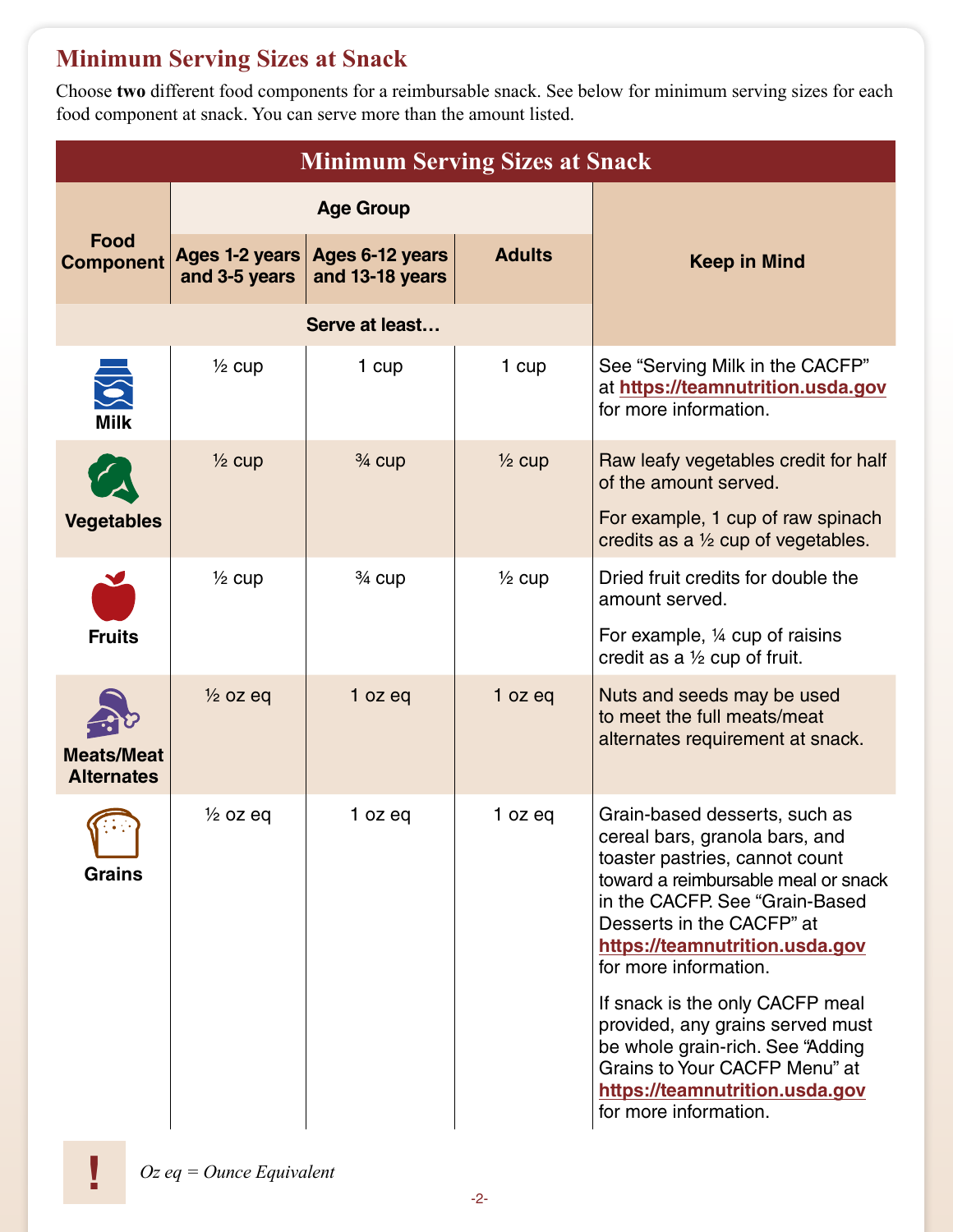

#### **Shelf-Stable Snacks**

Looking for snacks that do not require refrigeration? Here are some ideas:

- Applesauce, Shelf-Stable Cups
- Beef Jerky\*
- Dried Fruit (such as raisins, dried cranberries, etc.)
- Fruit Cups, Shelf-Stable
- Juice (100%)
- Milk, Shelf-Stable
- Popcorn
- Sunflower Seed or Nut Butter
- Whole Fruit (such as bananas, oranges, etc.)
- Whole Grain-Rich Breads, Cereals,\*\* Crackers, or Tortillas

**!** *\*A Product Formulation Statement is needed for crediting. \*\*Cereals must meet the CACFP sugar limit.*

#### **Planning Snacks for Different Age Groups**

- Some foods, like popcorn and surimi seafood, require a larger amount of food to credit toward a food component. This amount may help older children feel full, but may be too much for younger children. You can find food crediting information in the Food Buying Guide at: **<https://foodbuyingguide.fns.usda.gov>**.
- Consider participants' ability to chew and swallow foods safely when preparing snacks. Cutting raw fruits and vegetables into pieces can make them easier to eat.
- If serving children 4 years and younger, you can help reduce the risk of choking by:
	- Cutting round, soft foods, like cherry tomatoes and grapes, into small pieces no larger than one-half inch  $(\frac{1}{2})$ .
	- Cooking food until it is slightly soft.
	- Spreading nut or seed butters thinly, or thinning nut butters before serving.
	- Avoiding foods that may pose a choking risk, such as popcorn, dried meats, dried fruit, and nuts.